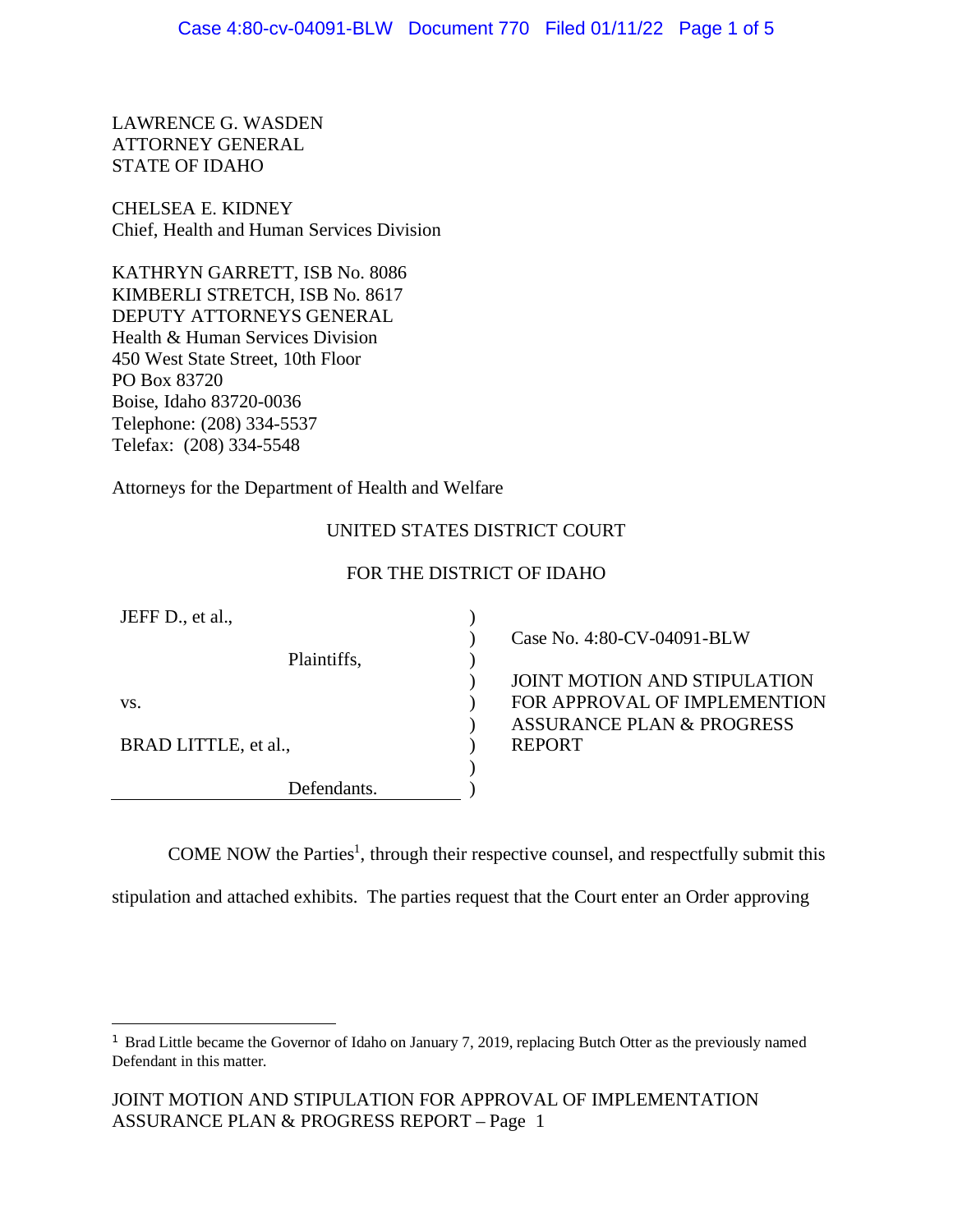#### Case 4:80-cv-04091-BLW Document 770 Filed 01/11/22 Page 2 of 5

and adopting the stipulated Implementation Assurance Plan (IAP), attached as Exhibit A, as follows:

WHEREAS, the parties agree the IAP is necessary because 1) some elements of the Implementation Plan (Dkt. 754-01) have been completed even as key deadlines have been missed; 2) the State has initiated the process of seeking bids for the statewide Idaho Behavioral Health Plan (IBHP) contract to maximize the Medicaid program and other funding sources to implement mental health services for the *Jeff D* class members; 3) the ongoing COVID crisis has impeded collaboration, diverted resources, impacted service delivery, and delayed compliance with the Settlement Agreement and Implementation Plan; 4) the IAP will better align focus and action with current challenges and opportunities; and 5) increased oversight or accountability will be needed to achieve full implementation of the Settlement Agreement agreed to by the parties and approved by the Court; and

WHEREAS, the Settlement Agreement provides for amending the Implementation Plan in accord with the modification procedures outlined in the Agreement; and

WHEREAS, modifications are allowed by mutual agreement of the Parties and approval of the District Court; and

WHEREAS, the IAP is a consensus approach that the Parties have submitted to the Court for approval and adoption; and

WHEREAS, the Parties have agreed that the IAP is a reasonable and workable plan to achieve compliance with the Settlement Agreement and ensures the children and youth with serious emotional disturbances in Idaho will have access to a full array of community based medically necessary services promised in the Consent Decrees; and

# JOINT MOTION AND STIPULATION FOR APPROVAL OF IMPLEMENTATION ASSURANCE PLAN & PROGRESS REPORT – Page 2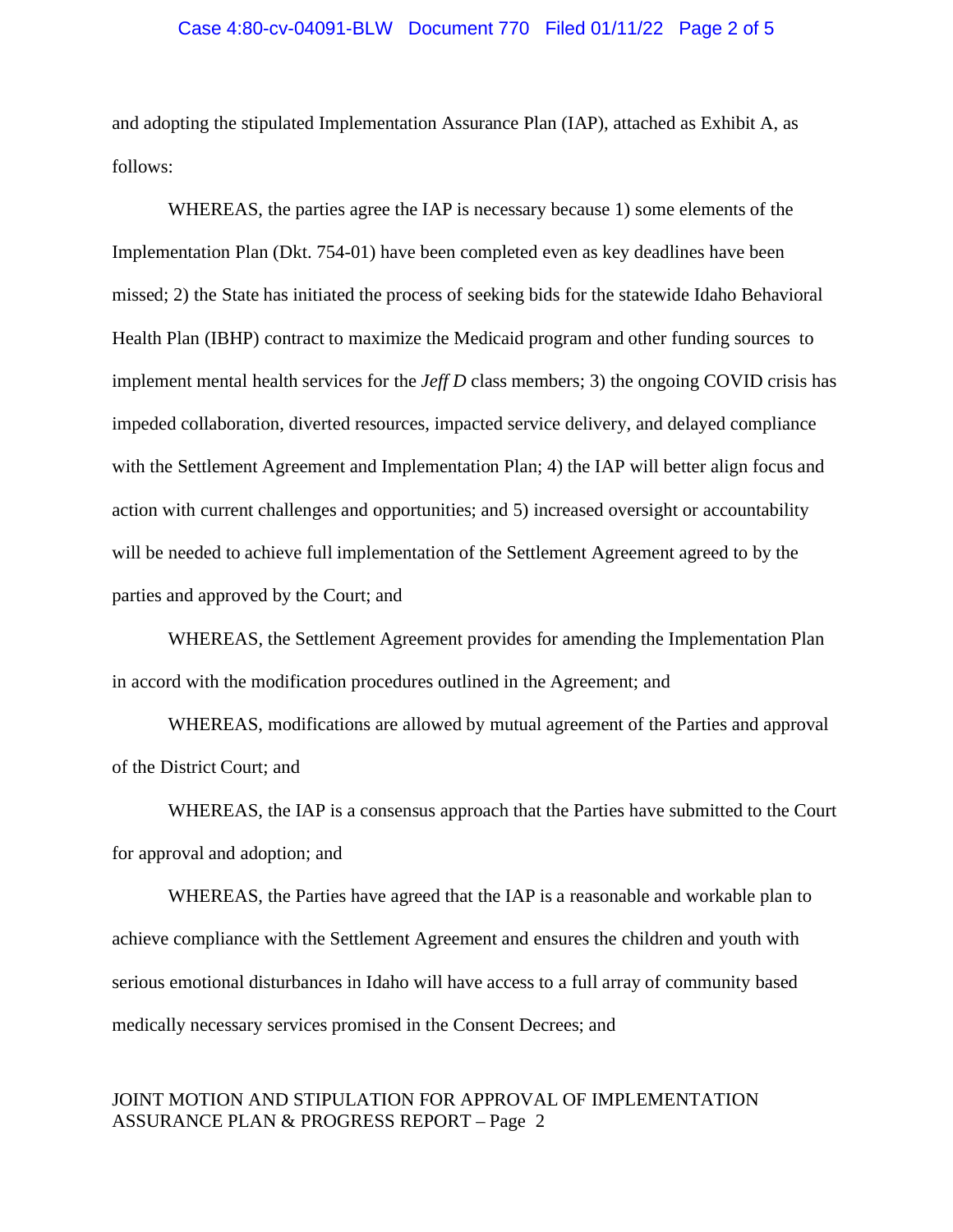#### Case 4:80-cv-04091-BLW Document 770 Filed 01/11/22 Page 3 of 5

WHEREAS, the Parties expect that the IAP will guide Defendants to the successful and complete implementation of the needed mental health services for all of Idaho's children and youth with serious emotional disturbances which Defendants committed to provide in the Settlement Agreement;

THEREFORE, the parties hereby move the Court to enter an Order approving and adopting the attached stipulated Implementation Assurance Plan.

ADDITIONALLY, the Parties submit the Implementation Progress Report attached as Exhibit B, which contains the most recent Quarterly Quality Management Improvement and Accountability Report as an appendix, for the Court's review, pursuant to paragraphs 67 and 68 of the Settlement Agreement. The parties have reached consensus on the contents of the Progress Report.

IT IS SO STIPULATED.

Dated / 11 - 2022

Howard Belodoff, Next Friend **Counsel for Plaintiff Class** 

1/10/2022 Dated

Patrick Gardner **Counsel for Plaintiff Class** 

Dated January 10, 2022

Kathryn Garrett Deputy Attorney General, State of Idaho

JOINT MOTION AND STIPULATION FOR APPROVAL OF IMPLEMENTATION **ASSURANCE PLAN & PROGRESS REPORT - Page 3**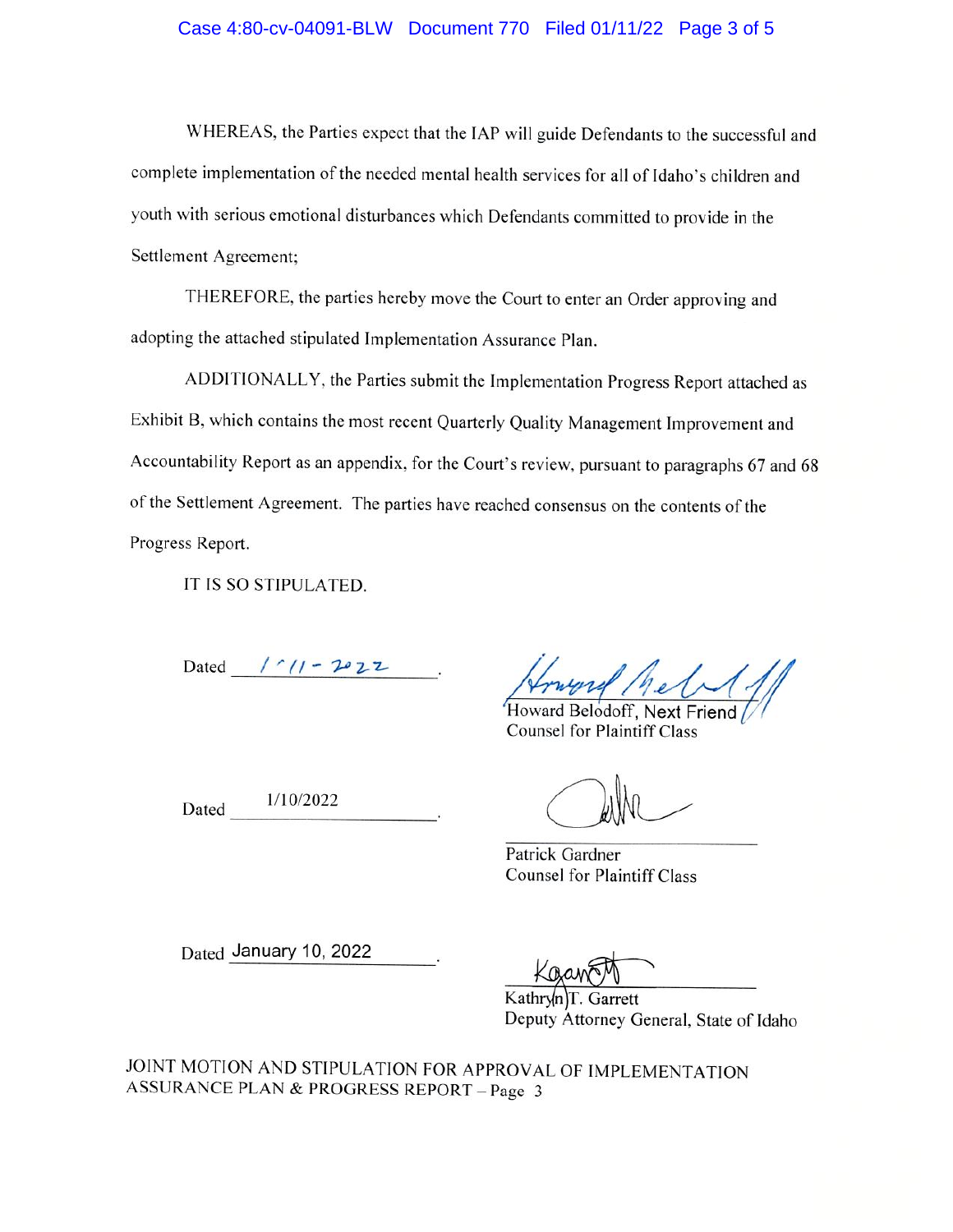Case 4:80-cv-04091-BLW Document 770 Filed 01/11/22 Page 4 of 5

Dated January 11, 2022

 $\mathcal{H}_{\mathcal{M}}$ 

Kimberli Stretch Deputy Attorney General, State of Idaho

JOINT MOTION AND STIPULATION FOR APPROVAL OF IMPLEMENTATION ASSURANCE PLAN & PROGRESS REPORT – Page 4